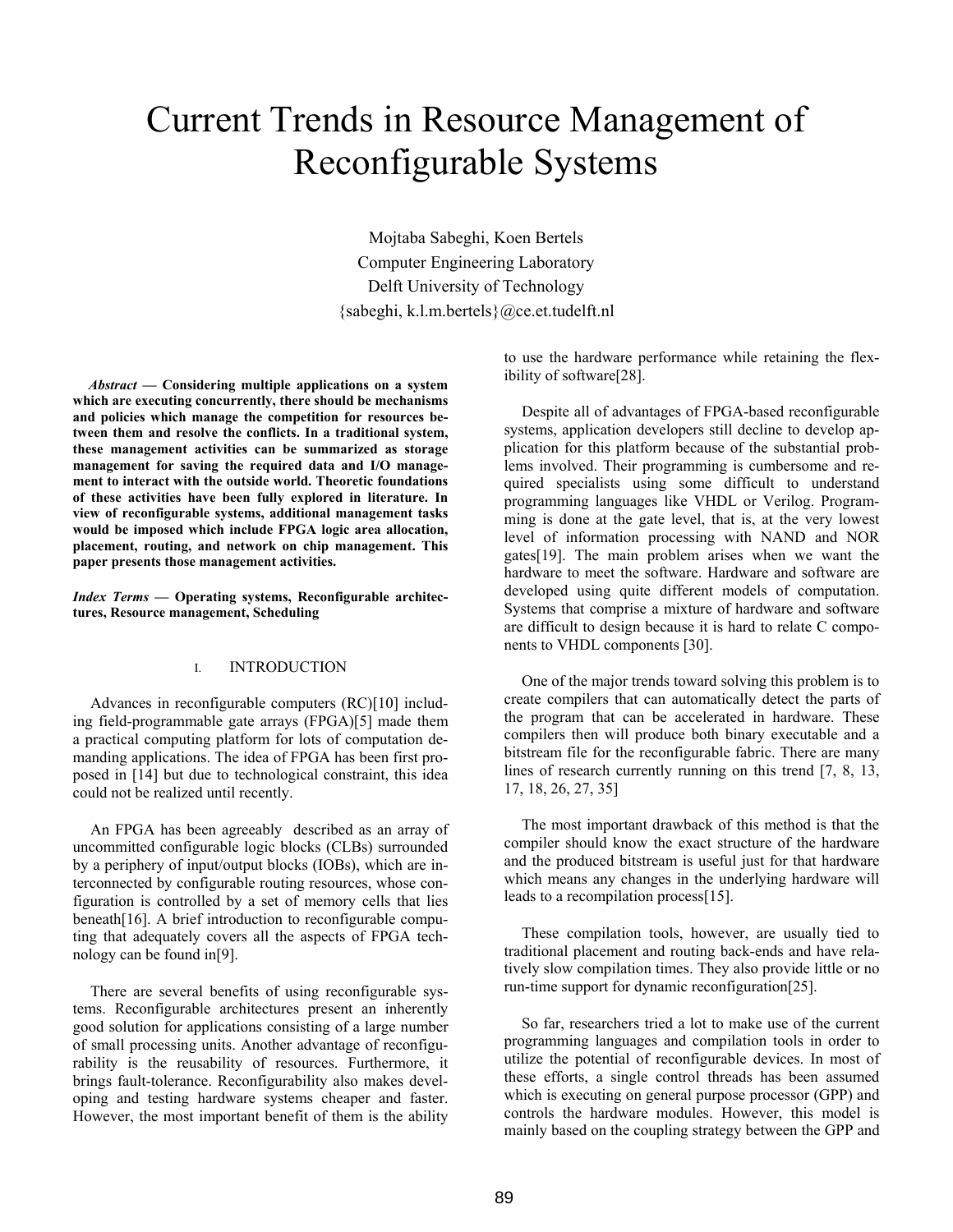reconfigurable fabric. Generally, there are four different trends toward the coupling of the reconfigurable fabrics with the standard general purpose processor [1, 10].

First, the reconfigurable unit can only execute functional units on the main microprocessor datapath. Actually, the reconfigurable unit is considered as a custom instruction which is more powerful and complex than a normal instruction. There are some registers with which one can send parameters to the function and to receive the output [10].

The second trend considers the reconfigurable fabric as a coprocessor which is more independent than a functional unit. The GPP here initializes the coprocessor and provides the information on where the necessary data can be found in memory. This approach reduces the overhead in comparison with the first one. [20, 29, 39] are some of the researches following this approach.

In the third approach, reconfigurable unit is assumed to be as an additional processor. The communication between reconfigurable unit and GPP will be done through system primitives. This type of reconfigurable hardware allows a great deal of independent computation over reconfigurable device which means it can execute a large part of the application without GPP supervision. [24, 36] are among those project which investigate this trend. The last model considers the reconfigurable fabric as a standalone processing unit and can communicate with GPP using a network[10].

Each of these styles has distinct benefits and drawbacks. The tighter the integration of the reconfigurable hardware, the more frequently it can be used within an application or set of applications due to a lower communication overhead. However, the hardware is unable to operate for significant portions of time without intervention from a host processor, and the amount of reconfigurable logic available is often quite limited. The more loosely coupled styles allow for greater parallelism in program execution, but suffer from higher communications overhead. In applications that require a great deal of communication, this can reduce or remove any acceleration benefits gained through this type of reconfigurable hardware[9].

In this paper we will present the various management activities for reconfigurable computers. These activities can be carried out either statically by compilers and design tools or dynamically using operating systems or other runtime support mechanisms like virtualization.

#### II. RESOURCE MANAGEMENT

Considering multiple application on a system which are executing concurrently, there should be mechanisms and policies that manage the competition for resources between different applications and resolve the conflicts. In a traditional system, these management activities can be summarized as storage management for saving the required data and I/O management to interact with the outside world. Theoretic foundations of these activities have been fully explored in [31, 33, 34].

In view of reconfigurable systems, additional management activities are necessary some of which will be discussed in this paper.

## *A. FPGA Logic area allocation and relocation*

Allocating one application to one FPGA device is the easiest way to tackle the allocation problem and has been investigated in RACE [32] and Dynamically Reconfigurable System [22] projects.

Brebner [3] was among the first who proposed an operating system approach for partially reconfigured hardware. He suggested the idea of swappable logic units (SLUs), which are position independent tasks that can be swapped in and out by the operating system. SLUs are FPGA logic segments (rectangles) of equal size which the application could be allocated to[4]. Since it is difficult to breakdown an application to the segments of equal size, Brebner proposed the SLUs with various rectangular dimensions[2]. This idea has been extended in [6] in a way that allows various geometric shapes.

When a new arriving task cannot be allocated immediately it might be possible that it can be placed onto the FPGA after a proper rearrangement of a subset of the executing tasks. In [12] three methods are proposed for finding such rearrangements. The goal is to increase the rate at which waiting tasks are allocated while minimizing disruptions to executing tasks that are to be moved. Two of the methods for finding a partial rearrangement are deterministic heuristics, which are referred to as local repacking and ordered compaction, while the third method is an evolutionary approach making use of a genetic algorithm.

Traditionally, the FPGA design involves static placement of the logic elements. To do that, the designer or the design tool should fix the location of the logic elements at the design time. Although, this approach results in a quick loading of the module but, it is obvious that it lacks the flexibility in case of faulty or occupied FPGA surface.

As an example, one can consider two partial configurations which were placed onto an overlapping physical location statically and they are repeatedly using one after the other at runtime. As it is obvious, it will reduce the performance and increase the reconfiguration overhead dramatically. A rearrangement may be necessary to get enough contagious space to efficiently implement incoming hardware modules.

Another problem that may arise during application execution is the FPGA surface area fragmentation[11]. Over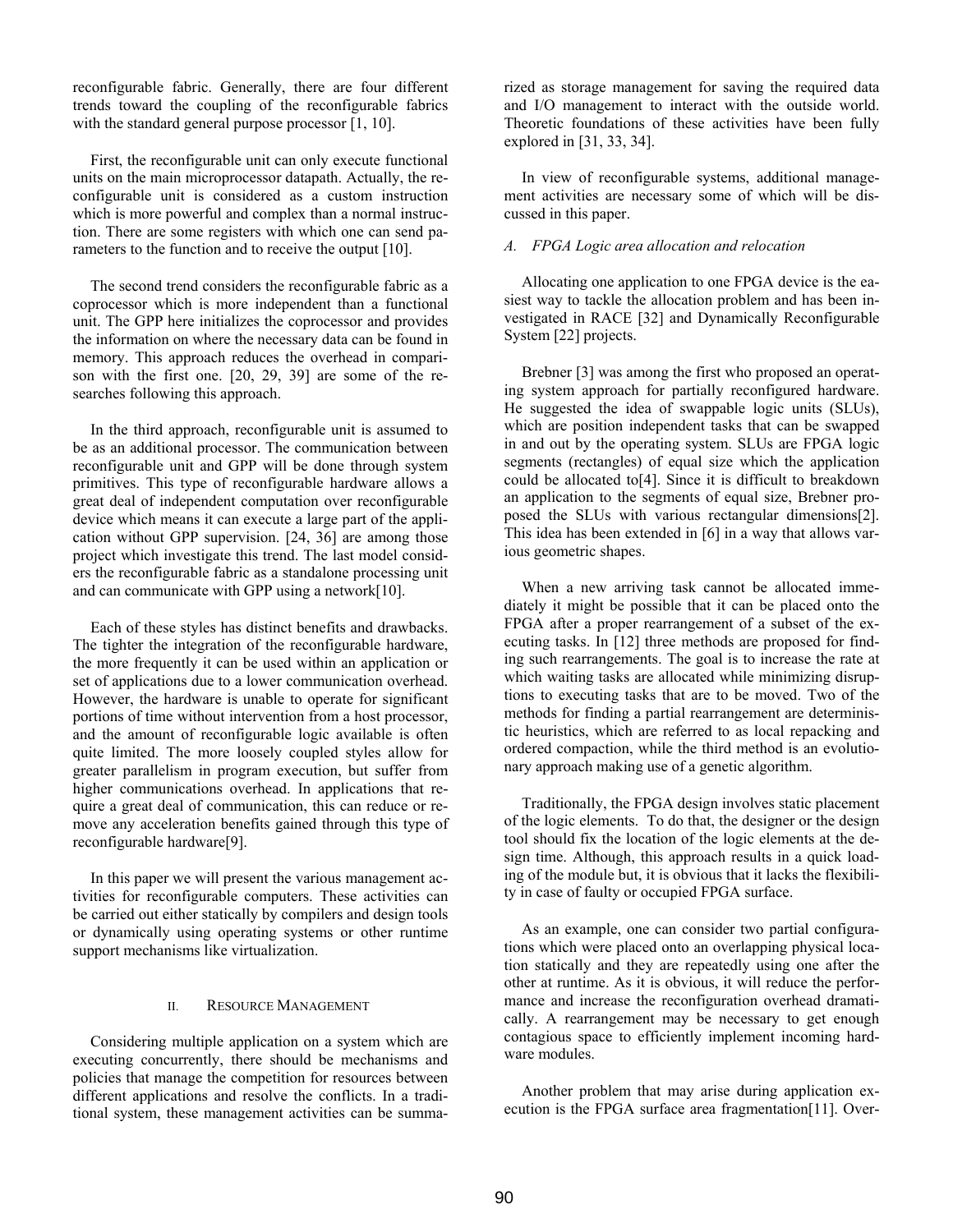time, as partially reconfigurable modules load and unload, the empty area of the FPGA may become fragmented and as a results, the maximum available size to be allocated for a hardware module decreases.

Compton et al. in [11] presents a hardware solution to provide relocation and defragmentation support with a negligible area increase over a generic partially reconfigurable FPGA, as well as software algorithms for controlling this hardware.

Gericota et al. proposed a novel active replication mechanism for configurable logic blocks (CLBs), able to impalement on-line rearrangement, defragmentation the available FPGA recourses without disturbing those functions that are currently running[16]. This has been done by the introducing the concept of the active CLB replication which means relocating the functionality of a given module to other CLBs without disturbing function execution.

## *B. Allocation Scheduling*

After finding a suitable allocation, the task partitions should be schedule to be allocated in a way that minimize the total computation time. In [37] an online scheduling system was proposed that schedules tasks according to several non-preemptive and preemptive policies.

### *C. Routing*

The routing between the logic blocks within the reconfigurable hardware is also of great importance. Routing contributes significantly to the overall area of the reconfigurable hardware. Yet, when the percentage of logic blocks used in an FPGA becomes very high, automatic routing tools frequently have difficulty achieving the necessary connections between the blocks. Good routing structures are therefore essential to ensure that a design can be successfully placed and routed onto the reconfigurable hardware.

Arbitrary relocated hardware modules need to communicate with each other and with I/O devices. To do that, an online routing mechanism is necessary to enable this communication. JRoute [23] is a set of java classes to route Xilinx FPGA devices.

## *D. Network on chip*

Reconfigurable systems that are composed of multiple FPGA chips interconnected on a single processing board have additional hardware concerns over single-chip systems. In particular, there is a need for an efficient connection scheme between the chips, as well as to external memory and the system bus. This is to provide for circuits that are too large to fit within a single FPGA, but may be partitioned over the multiple FPGAs available. Because of the need for efficient communication between the FPGAs, the determining the inter-chip routing topology is a very important step in the design of a multi-FPGA system.

#### III. RUN-TIME REQUIREMENTS

With development of reconfigurable computers containing FPGAs with millions of systems gates, it is now feasible to consider the possibility of serving multiple concurrent applications executing on a shared logic area. This will improve the resource utilization and reduce the costs. However, it will increase the degree of complexity in order to manage the shared resources. Needless to say, dynamic and partial reconfiguration[21] are important factors in sharing the FPGA logic area and allow to take advantage of the hardware virtualization. Run-time reconfiguration provides the ability to change the configuration not only between applications, but also within a single application[11]. For example, applications that are not able to fit onto the fabric at once can be partitioned and to be loaded into the FPGA at different points in time.

Generally, to run an application on a specific hardware platform, one needs to have a run-time environment in which an execution environment plus some services and APIs has been provided.

#### *A. Run-time Abstractions*

The operating system kernel provides an execution environment in which application may run. Therefore the kernel must implement a set of services and corresponding interfaces. Applications use those interfaces and do not usually interact with hardware resources.

The kernel offers several subroutines or functions in user space, which allow the end-user application programmer to interact with the hardware.

The main abstraction is the *hardware task* which captures application functionality in as much as possible device-independent way[38].

## *B. APIs and Services*

Here is a list of the APIs that the OS should provide to applications: Creating hardware/software tasks, Loader, Destroying hardware/Software tasks, Task to task communication, Suspend hardware/software task, Resume hardware/software task, Query Task states, Scheduling.

#### IV. SUMMARY

In this paper we presented the various resource management activates that should be done for a reconfigurable computer. System developer can address these issues either at run-time or compile time.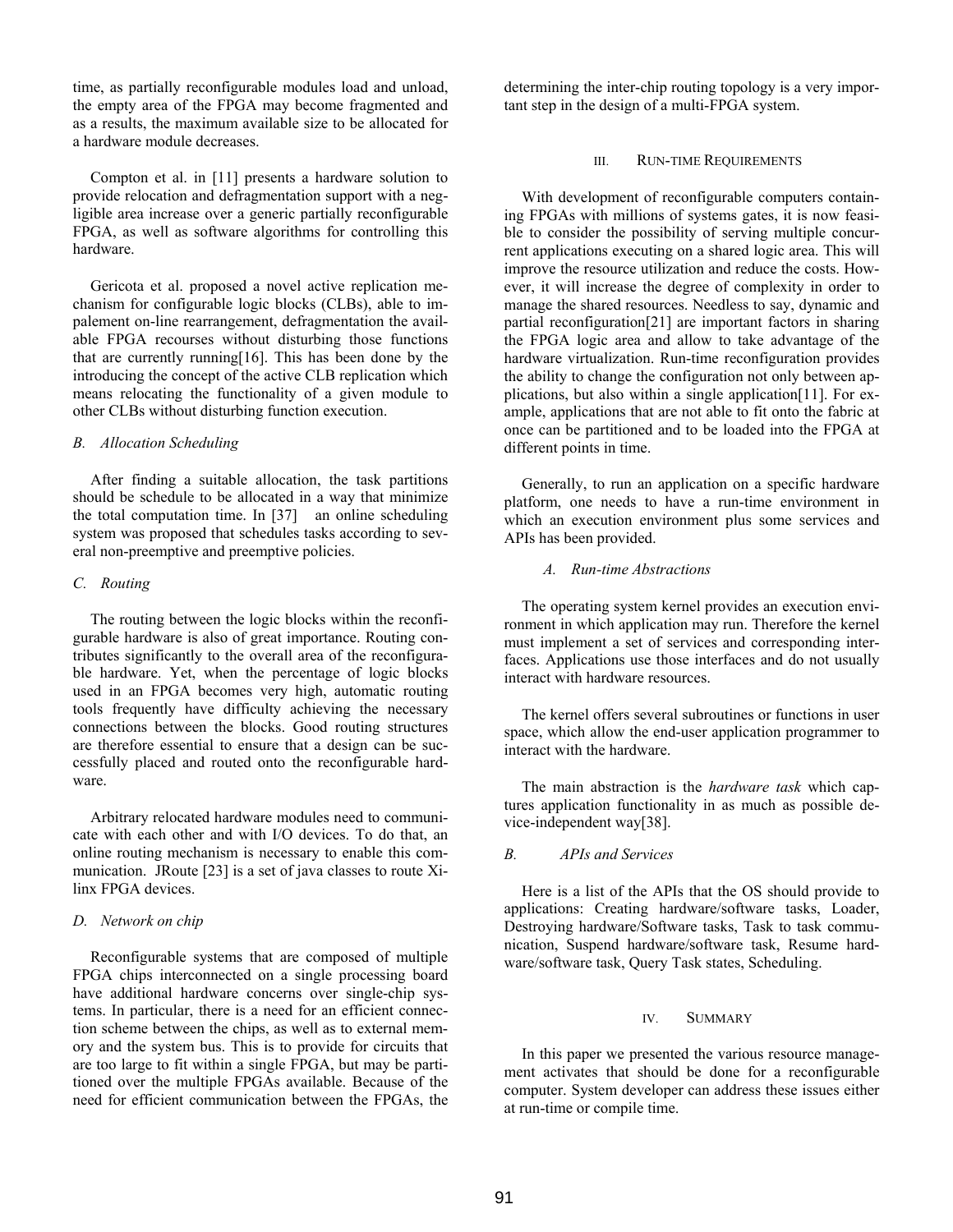#### REFERENCES

- [1] Barat, F. and Lauwereins, R. Reconfigurable Instruction Set Processors: A Survey. *Proceedings. 11th International Workshop on Rapid System Prototyping*.
- 2. Brebner, G. Automatic Identification of Swappable Logic Units in XC6200 Circuitry. in *Lecture Notes In Computer Science*, Springer, London, 1997, 173- 182.
- 3. Brebner, G., The swappable logic unit: a paradigm for virtual hardware. in *Proceedings of 5th IEEE Symposium on FPGA-Based Custom Computing Machines*, (1997), IEEE Computer Society.
- 4. Brebner, G. A Virtual Hardware Operating System for the Xilinx XC6200 *6th International Workshop on Field-Programmable Logic, Smart Applications, New Paradigms and Compilers*, Springer-Verlag, 1996.
- 5. Brown, S., Francis, R.J. and Rose, J. *Field-Programmable Gate Arrays*. Springer, Boston, US, 1992.
- 6. Burns, J., Donlin, A., Hogg, J., Singh, S. and Wit, M.d. A Dynamic Reconfiguration Run-Time System *IEEE Symposium on FPGAs for Custom Computing Machines*, 1997.
- 7. Cardoso, J.M.P. and Neto, H.C. Compilation for FPGA-based reconfigurable hardware. *Design & Test of Computers, IEEE*, *20* (2). 65-75.
- 8. Cardoso, J.M.P. and Neto, H.C. Fast hardware compilation of behaviors into an FPGA-based dynamic reconfigurable computing system. *The XII Symposium on Integrated Circuits and System Design*. 150–153.
- 9. Compton, K. and Hauck, S. An Introduction to Reconfigurable Computing. *Invited Paper, IEEE Computer*.
- 10. Compton, K. and Hauck, S. Reconfigurable computing: a survey of systems and software. *ACM Computing Surveys*, *34* (2). 40.
- 11. Compton, K., Li, Z., Cooley, J., Knol, S. and Hauck, S. Configuration relocation and defragmentation for run-time reconfigurable computing. *Very Large Scale Integration (VLSI) Systems, IEEE Transactions on*, *10* (3). 209-220.
- 12. Diessel, O., ElGindy, H., Middendorf, M., Schmeck, H. and Schmidt, B. Dynamic scheduling of tasks on partially reconfigurable FPGAs. *Computers and*

*Digital Techniques, IEE Proceedings-*, *147* (3). 181- 188.

- 13. Dimitroulakos, G., Kostaras, N., Galanis, M.D. and Goutis, C.E. Compiler assisted architectural exploration for coarse grained reconfigurable arrays. *Proceedings of the 17th great lakes symposium on Great lakes symposium on VLSI*. 164-167.
- 14. Estrin, G., Bussel, B., Turn, R. and Bibb, J. Parallel Processing in a Restructurable Computer System. *IEEE Transactions on Electronic Computers*, *12* (5). 747-755.
- 15. Fu, W. and Compton, K. An execution environment for reconfigurable computing *13th Annual IEEE Symposium on Field-Programmable Custom Computing Machines*, 2005.
- 16. Gericota, M.G., Alves, G.R., Silva, M.L. and Ferreira, J.M. On-line Defragmentation for Run-Time Partially Reconfigurable FPGAs. *Proc. 12th International Conference on Field Programmable Logic and Applications*. 302-311.
- 17. Goldstein, S.C., Schmit, H., Budiu, M., Cadambi, S., Moe, M. and Taylor, R.R. PipeRench: a reconfigurable architecture and compiler. *Computer*, *33* (4). 70-77.
- 18. Hammes, J., Rinker, B., Bohm, W., Najjar, W., Draper, B. and Beveridge, R. Cameron: High Level Language Compilation for Reconfigurable Systems. *Department of Computer Science, Colorado State University, Conference on Parallel Architectures and Compilation Techniques, Oct*. 12-16.
- 19. Hartenstein, R. Basics of Reconfigurable Computing. *Embedded Computing-A Low Power Perspective, Springer-Verlag*.
- 20. Hauser, J.R. and Wawrzynek, J. Garp: A MIPS Processor with a Reconfigurable Coprocessor *IEEE Symposium on FPGAs for Custom Computing Machines*, IEEE Computer Society, 1997.
- 21. Hutchings, B.L. and Wirthlin, M.J. Implementation Approaches for Reconfigurable Logic Applications *International Workshop on Field-Programmable Logic and Applications*, 1995.
- 22. Jean, J., Tomko, K., Yavgal, V., Cook, R. and Shah, J. Dynamic Reconfiguration to Support Concurrent Applications *"IEEE Symposium on FPGAs for Custom Computing Machines*, 1998.